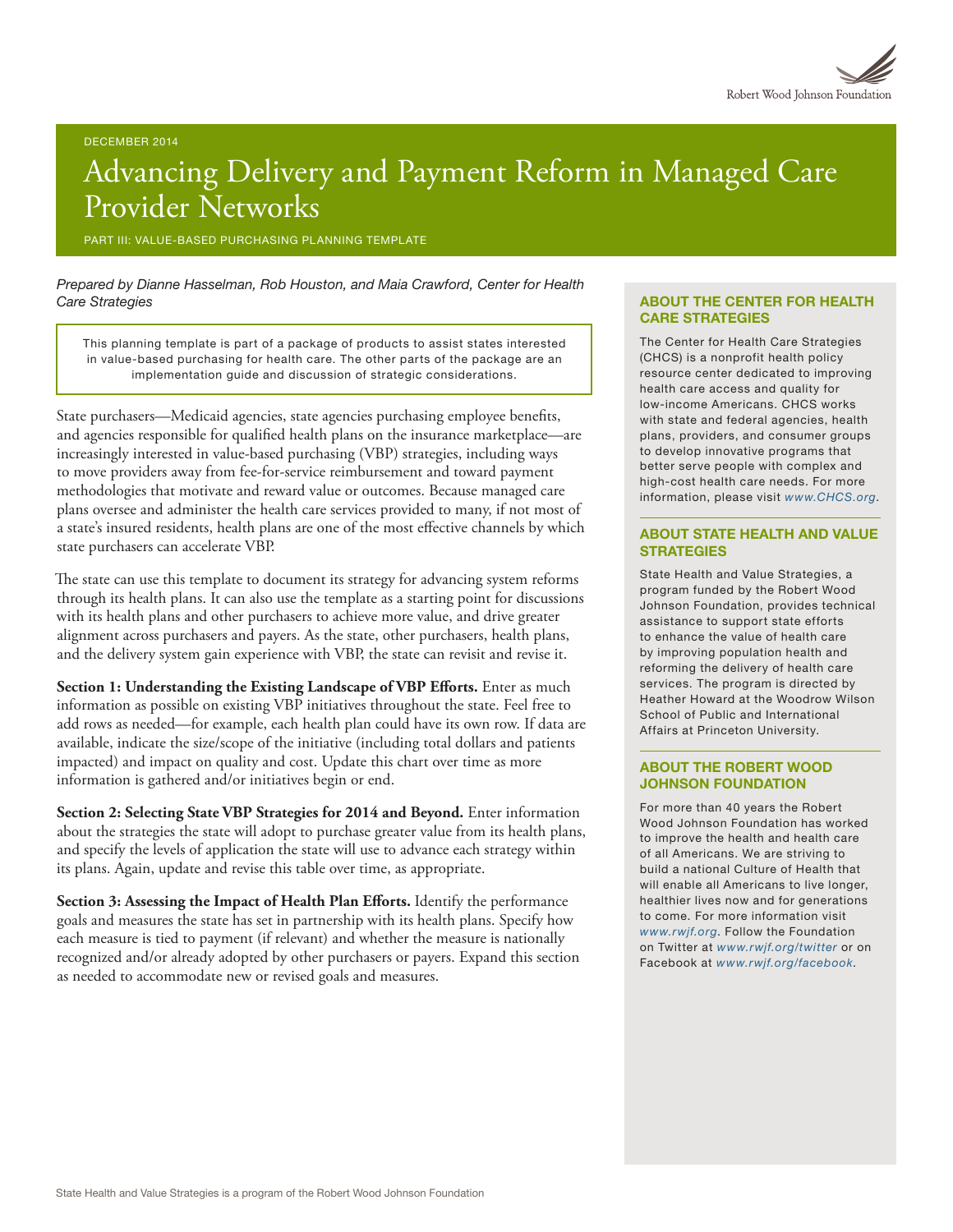# Section 1: Understanding the Existing Landscape of VBP Efforts

The table below lists existing VBP and payment modernization initiatives in the state:

| <b>Purchaser or</b><br><b>Payer</b>         | <b>Initiative Name</b> | <b>VBP Strategy</b><br>(e.g., medical<br>home, ACOs, non-<br>payment for never<br>events, etc.) | <b>Approximate Size/Scope</b><br>of Initiative (if available) |                                      | <b>Effect on Quality</b>           |
|---------------------------------------------|------------------------|-------------------------------------------------------------------------------------------------|---------------------------------------------------------------|--------------------------------------|------------------------------------|
|                                             |                        |                                                                                                 | <b>Total Dollars</b><br><b>Affected</b>                       | Total<br><b>Patients</b><br>Affected | and Cost to Date<br>(if available) |
| Medicare                                    |                        |                                                                                                 |                                                               |                                      |                                    |
| State public employee<br>benefits purchaser |                        |                                                                                                 |                                                               |                                      |                                    |
| Medicaid agency                             |                        |                                                                                                 |                                                               |                                      |                                    |
| Medicaid health plans                       |                        |                                                                                                 |                                                               |                                      |                                    |
| <b>Qualified health plans</b>               |                        |                                                                                                 |                                                               |                                      |                                    |
| Employers and<br>commercial plans           |                        |                                                                                                 |                                                               |                                      |                                    |
| Other                                       |                        |                                                                                                 |                                                               |                                      |                                    |

## Section 2: Selecting State VBP Strategies for 2014 and Beyond

The state will advance the following VBP strategies through its purchasing arrangements with health plans:

| <b>VBP Strategy</b><br>(e.g., care model/alternative<br>payment methodology) | <b>State Lever</b><br>(e.g., contracting, legislation, etc.) | <b>Level of Application</b><br>(e.g., encourage, require, etc.) |
|------------------------------------------------------------------------------|--------------------------------------------------------------|-----------------------------------------------------------------|
|                                                                              |                                                              |                                                                 |
|                                                                              |                                                              |                                                                 |
|                                                                              |                                                              |                                                                 |